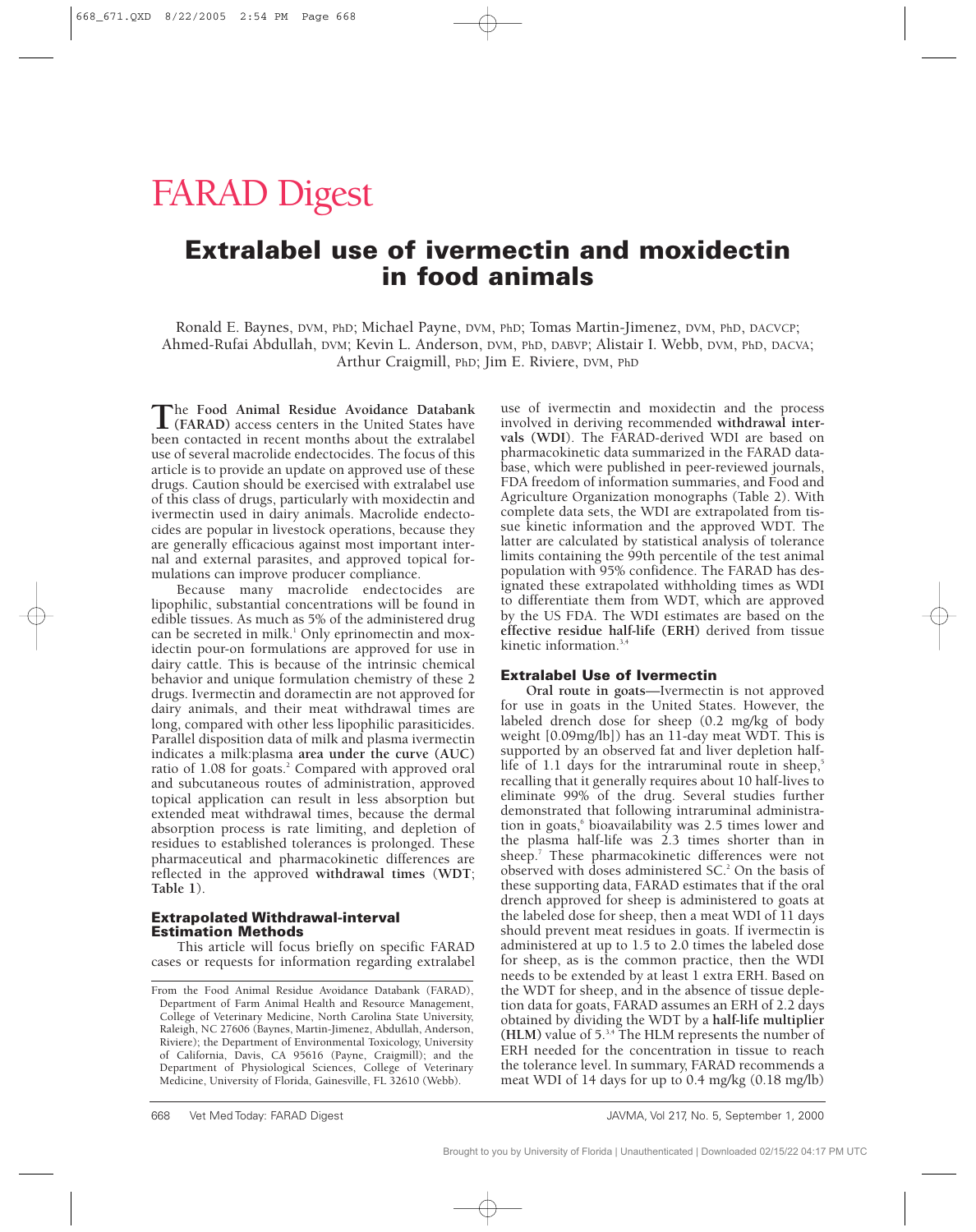Table 1—List of approved macrolide endectocides for specific species and routes and approved withdrawal times (WDT)

| <b>Drug</b>       | <b>Species</b>        | Route    | Dose (mg/kg of<br>body weight) | <b>Meat WDT</b><br>(days) | <b>Milk WDT</b><br>(days) |
|-------------------|-----------------------|----------|--------------------------------|---------------------------|---------------------------|
| <b>Ivermectin</b> | Beef cattle           | SC       | 0.2                            | 35                        | ΝA                        |
|                   | <b>Beef cattle</b>    | Oral     | 0.2                            | 24                        | <b>NA</b>                 |
|                   | Beef cattle           | Topical  | 0.5                            | 48                        | <b>NA</b>                 |
|                   | Sheep                 | Oral     | 0.2                            | 11                        | <b>NA</b>                 |
|                   | Swine                 | SC       | 0.3                            | 18                        | <b>NA</b>                 |
|                   | Swine                 | Oral     | 0.1                            | 5                         | <b>NA</b>                 |
| Doramectin        | Beef cattle           | SC or IM | 0.2                            | 35                        | ΝA                        |
|                   | Beef cattle           | Topical  | 0.5                            | 45                        | <b>NA</b>                 |
|                   | Swine                 | IM only  | 0.3                            | 24                        | <b>NA</b>                 |
| Epinomectin       | Beef and dairy cattle | Topical  | 0.5                            | 0                         | 0                         |
| Moxidectin        | Beef and dairy cattle | Topical  | 0.5                            | 0                         | 0                         |

Table 2—Food Animal Residue Avoidance Databank recommended withdrawal intervals (WDI) for ivermectin and moxidectin in dairy species

| Drug              | <b>Dairy</b><br>species | Route   | Dose (mg/kg of<br>body weight) | <b>Meat WDI</b><br>(days) | <b>Milk WDI</b><br>(days) |
|-------------------|-------------------------|---------|--------------------------------|---------------------------|---------------------------|
| <b>Ivermectin</b> | Goats                   | Oral    | 0.2                            | 11                        | 6                         |
|                   | Goats                   | Oral    | $0.2 - 0.4$                    | 14                        | 9                         |
|                   | Cows                    | Oral    | 0.2                            | $*24$                     | 28                        |
|                   | Goats                   | SC      | 0.2                            | 35                        | 40                        |
|                   | Cows                    | SC      | 0.2                            | $*35$                     | 47                        |
|                   | Goats                   | Topical | 0.5                            | <b>NA</b>                 | 7                         |
|                   | Cows                    | Topical | 0.5                            | $*48$                     | 53                        |
| Moxidectin        | Goats                   | Oral    | 0.2                            | 14                        | ΝA                        |
|                   | Goats                   | Oral    | 0.5                            | 23                        | ΝA                        |
|                   | Cows                    | Oral    | 0.2                            | <b>NA</b>                 | ΝA                        |
|                   | Goats                   | SC      | 0.2                            | <b>NA</b>                 | ΝA                        |
|                   | Cows                    | SC      | 0.2                            | 49                        | ΝA                        |
|                   | Goats                   | Topical | 0.5                            |                           |                           |
|                   | Cows                    | Topical | 0.5                            | $*0$                      | $*_{0}$                   |

per os. These calculations assume that the kinetics of ivermectin are linear. The milk WDI would be 6 days based on a study by Scott et al,<sup>8</sup> that demonstrated that at 6 days, goats' milk was clear of the drug after an oral dose of 0.2 mg/kg. Based on this information, oral administration up to 0.4 mg/kg will require a milk WDI of at least 8 days in dairy goats.

**Oral route in cattle**—Ivermectin has the same halflife in cattle as it does in sheep; however, because of a larger volume of distribution, plasma clearance is more rapid in sheep.<sup>9</sup> For these reasons, WDT and WDI will be shorter in sheep and goats than in cattle. Surprisingly, there is limited depletion data for oral administration of ivermectin in cattle. Following intraruminal administration in cattle, depletion half-lives for <sup>3</sup>H-ivermectin in fat and the liver were 4.2 and 5.9 days, respectively. $5$  This suggests a longer meat WDI (42 days) for the intraruminal route than the approved meat WDT (24 days) with the approved oral paste. Plasma data from that study demonstrated a plasma concentration of 1.0 ng/ml of total residues at 21 days and undetectable at 28 days after a 0.3 mg/kg dose. In the absence of milk residue data, it is possible to estimate a conservative milk WDI of 28 days if we assume parallel depletion for plasma and milk and use published data in which the milk:plasma AUC ratio is  $0.766$  in cattle.<sup>1</sup> This WDI will be conservative for oral administration, as the WDI was based on intraruminal administration of a<sup>3</sup>H-labeled drug and a dose greater than the approved label.

**Subcutaneous route in goats—**Ivermectin was detected up to 25 days in milk from lactating goats given 0.2 mg/kg SC.<sup>2</sup> There were no differences between plasma and milk pharmacokinetic variables, and the milk:plasma AUC ratio was 1.08, as stated earlier. The elimination half-life was 4 days for plasma and milk, and it would take 40 days (10 half-lives) to eliminate 99% of the drug via milk when administered by this route. Limited tissue residue data from an NRSP- $\tilde{7}$  study<sup>10</sup> provided an ERH of 4.34 days ( $k_e = 0.1594$  days<sup>-1</sup>) in fat, which is the slowest depleting tissue. Application of our algorithm resulted in a WDI of 22 days. As this FARAD estimate is less than the cattle WDT, and there were limited available data, we recommend the cattle WDT of 35 days for an extra margin of safety.

**Subcutaneous route in cattle—**Ivermectin was detected in milk at 17.8 days and even beyond 29 days when lactating cows were given 0.2 mg/kg  $SC<sup>1</sup>$  The mean milk depletion half-life was 4.72 days, which suggests that it would take at least 47 days to eliminate 99% of the drug via the milk. As seen with goats, a parallel disposition in milk and plasma was observed, and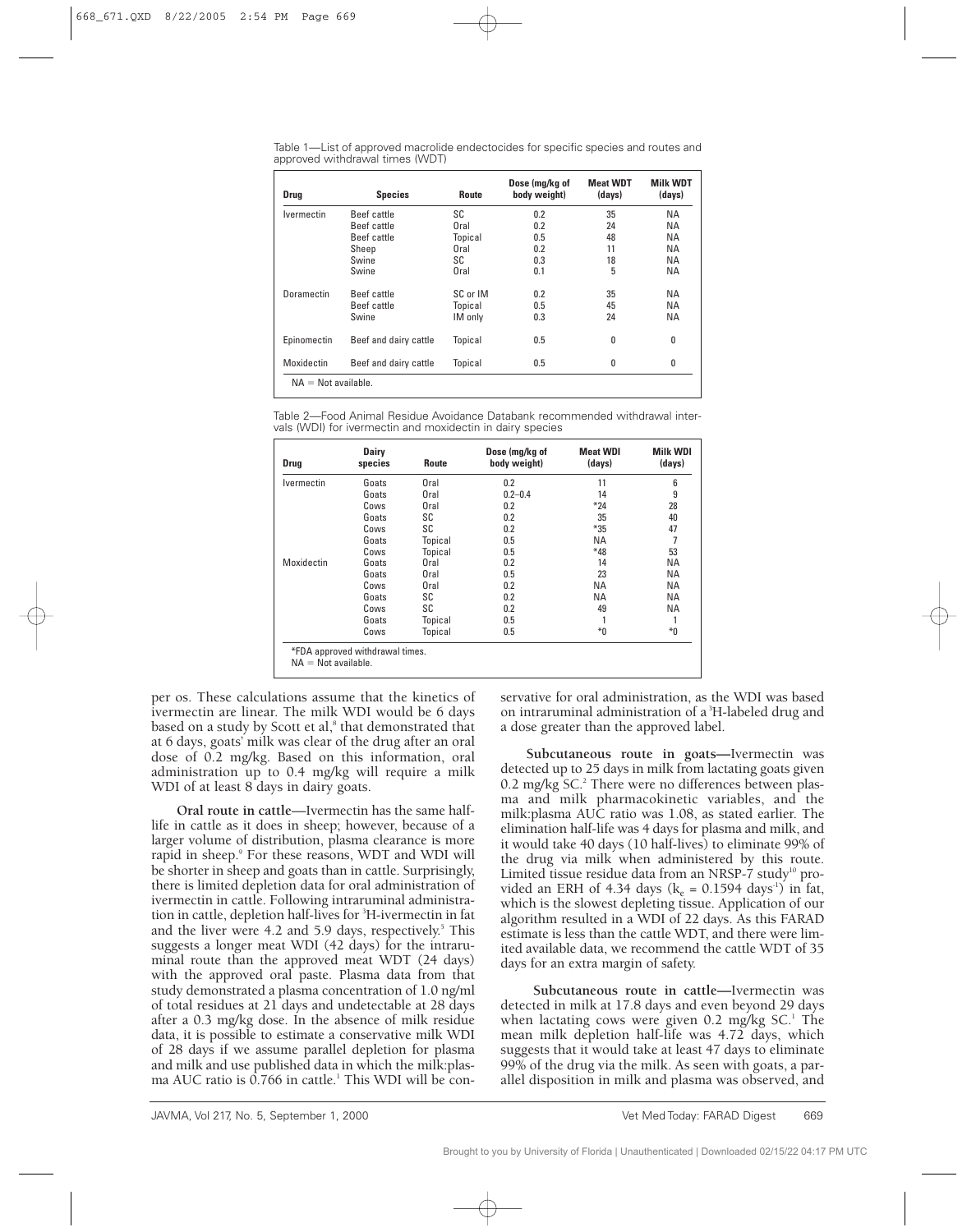the milk-plasma AUC ratio was 0.766. These data and WDI estimates are further supported by the observed plasma half-life of 4.32 days in another study of subcutaneous administration in cattle.<sup>11</sup>

**Topical route in goats—**Topical application of ivermectin (0.5 mg/kg [0.23 mg/lb]) to dairy goats resulted in about  $0.5$  ng/ml of milk at 6 days.<sup>8</sup> Because milk residues were not detected at 7 days, this time can be used as a milk WDI for goats given ivermectin topically. Tissues were not assayed, but plasma concentrations were less than 1.0 ng/ml at 6 days, supporting the milk-plasma relationship described.

**Topical route in cattle**—There are no available studies on topical application of ivermectin in dairy cattle. However, plasma concentrations were less than 0.1 ng/ml at 42 days, and terminal half-life in plasma was 5.3 days in steers treated topically at the label dose.12 Assuming that milk-plasma ratios were 0.776, as described earlier, milk concentrations at 42 days should be 0.0776 ng/ml, and it would take at least 2 more half-lives (11 days) to arrive at a milk concentration of approximately 0.02 ng/ml. This milk concentration is equivalent to a safe concentration or a provisional acceptable residue for ivermectin in milk recently described in the literature.<sup>13</sup> Based on these data and assumptions, a milk WDI of 53 days would be a conservative estimate for dairy cattle exposed to ivermectin pour-on.

## **Extralabel Use of Moxidectin**

**Oral route**—Moxidectin is not approved for use in goats. Several goat farmers have been administering moxidectin to goats orally at the labeled pour-on dose (0.5 mg/kg) for cattle. It should be stressed that although the cattle label states that this drug has a zero meat and milk WDT by the topical route, it does not imply that the meat and milk WDI will be zero if given orally. Until FARAD obtains sufficient pharmacokinetic data for the topical formulation given orally at 0.5 mg/kg in goats, FARAD has based its WDI recommendation on European Union approvals in sheep and published studies on oral administration. It should be noted that oral bioavailability of moxidectin is 2.7 times lower in goats than in sheep, $6,11$  and the half-life in goats is 1.8 times shorter in sheep. This suggests that European Union WDI for moxidectin in sheep will be more than adequate for estimation of WDI for moxidectin drench in goats. In France and the United Kingdom, the oral formulation for sheep at a dose of 0.2 mg/kg [0.09 mg/lb] has a 14-day meat WDT. $^{14,15}$  On the basis of these data, FARAD estimates an ERH of 3 days for this dose and, therefore, includes an additional 3 ERH (9 days; WDI, 23 days) for goats given of a moxidectin pour-on formulation (0.8 to 1.6 mg/kg [0.36 to 0.73 mg/lb]) orally. It must be recognized that there are pharmaceutical differences between the dermal formulations being used in goats and the European approved drench, and these differences may influence tissue depletion. It is also important to stress that, irrespective of the route of administration, moxidectin has a longer mean residence time than ivermectin in sheep and cattle when given orally or by the SC route.<sup>7,11,16</sup>

This may be related to its greater persistence once absorbed systemically and, therefore, caution should be exercised when using this drug in an extralabel manner, especially when administering the pour-on formulation orally to goats.

**Subcutaneous route**—There are limited pharmacokinetic data available in the literature for subcutaneous administration in goats,<sup>6</sup> which makes estimation of meat or milk WDI difficult. In cattle, the halflives for total residue of moxidectin in fat, liver, kidney, and muscle ranged from 9.0 to 12.2 days after SC administration ( $\overline{0.2}$  mg/kg).<sup>17</sup> At 49 days, injection sites and back fat concentrations were 1,178 and 141  $\mu$ g/kg, respectively, and liver and kidney concentrations were less than 11 µg/kg. As European maximum residue concentrations for fat, kidney, and liver are 200, 20, and 20  $\mu$ g/kg, respectively,<sup>18</sup> then 49 days would be a conservative WDI for moxidectin given by the subcutaneous route to cattle. The FDA has also established tolerances of 50 µg/kg and 200 µg/kg for parent moxidectin in muscle and liver, respectively, in cattle.<sup>19</sup> Unfortunately, FARAD has no milk residue information or milk-plasma AUC relationship from which to base milk WDI for this drug if given subcutaneously to dairy goats or dairy cattle.

**Topical route**—Moxidectin is approved as a pouron only (0.5mg/kg) in cattle with zero meat and milk WDT, and it is possible that increasing the dose substantially by this route will most likely require estimation of meat and milk WDI (Table 1). In the absence of data for goats, FARAD assumes that plasma and tissue clearance would be greater in goats than in cattle, as described for ivermectin. However, FARAD would err on the side of caution and recommend a milk and meat WDI of 1 day if this drug was applied topically to goats.

The calculated WDI in this article were based on limited available pharmacokinetic data. Updated WDI can be obtained from our FARAD web site (www.farad.org) as more relevant data become available. It should also be noted that the recommended WDI are case specific and are not applicable for other doses or routes of administration, nor should they be extrapolated to other food animal species. If veterinarians are interested in obtaining such information, please contact us at 1-888-USFARAD, farad@ncus.edu, or farad@ucdavis.edu.

## **References**

1. Toutain PL, Campan M, Galtier P, et al. Kinetic and insecticidal properties of ivermectin residues in the milk of dairy cows. *J Vet Pharmacol Ther* 1988;11:288–291.

2. Alvinerie M, Sutra JF, Galtier P. Ivermectin in goat plasma and milk after subcutaneous injection. *Ann Rech Vet* 1993;24:417–421.

3. Riviere JE, Webb AI, Craigmill AL. Primer on estimating withdrawal times after extralabel drug use. *J Am Vet Med Assoc* 1988;213:966–968.

4. Martin T, Baynes RE, Craigmill AL, et al. Extrapolated withdrawal-interval estimator (EWE) algorithm. A quantitative approach to establishing extralabel withdrawal times. *Pharm Res* 2000;(in press).

5. Chiu S-Hl, Green ML, Bayliss FP, et al. Absorption, tissue distribution, and excretion of tritium-labeled ivermectin in cattle, sheep, and rat. *J Agric Food Chem* 1990;38:2072–2078.

6. Escudero E, Carceles CM, Diaz MS, et al. Pharmacokinetics of moxidectin and doramectin in goats. *Res Vet Sci* 1999;67:177–181.